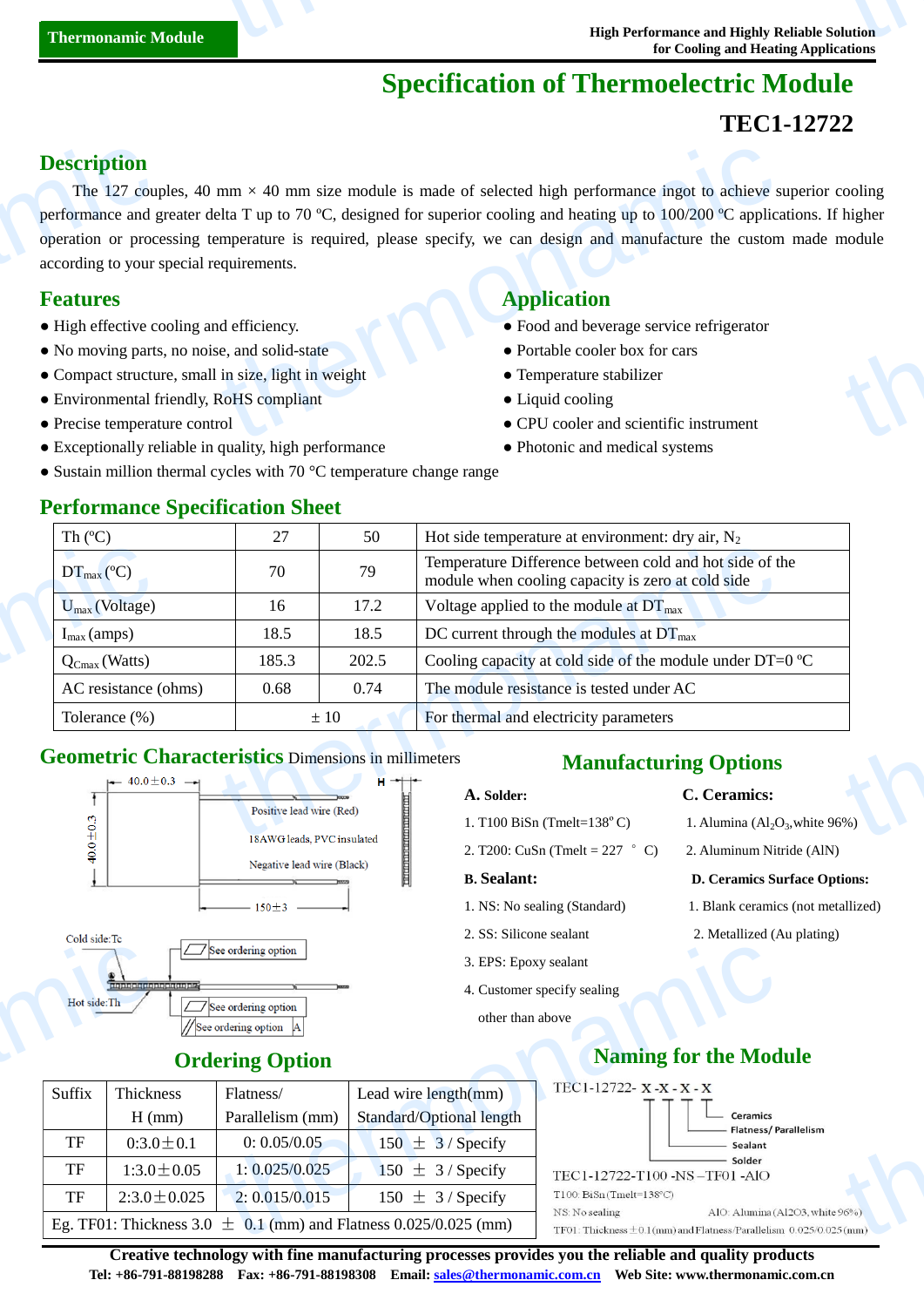# **Specification of Thermoelectric Module**

# **TEC1-12722** thermonic control to the control of the control of the control of the control of the control of the control of the control of the control of the control of the control of the control of the control of the control of the co

 $\begin{bmatrix} 1 \\ 2 \\ 80 \end{bmatrix}$ 

thermonamic



**Creative technology with fine manufacturing processes provides you the reliable and quality products Tel: +86-791-88198288 Fax: +86-791-88198308 Email: sales@thermonamic.com.cn Web Site: www.thermonamic.com.cn**

Standard Performance Graph Qc= f(V)

0 4  $8$  Voltage / V  $^{12}$  16 0 3 6 9 12 15 Voltage / V

Voltage / V